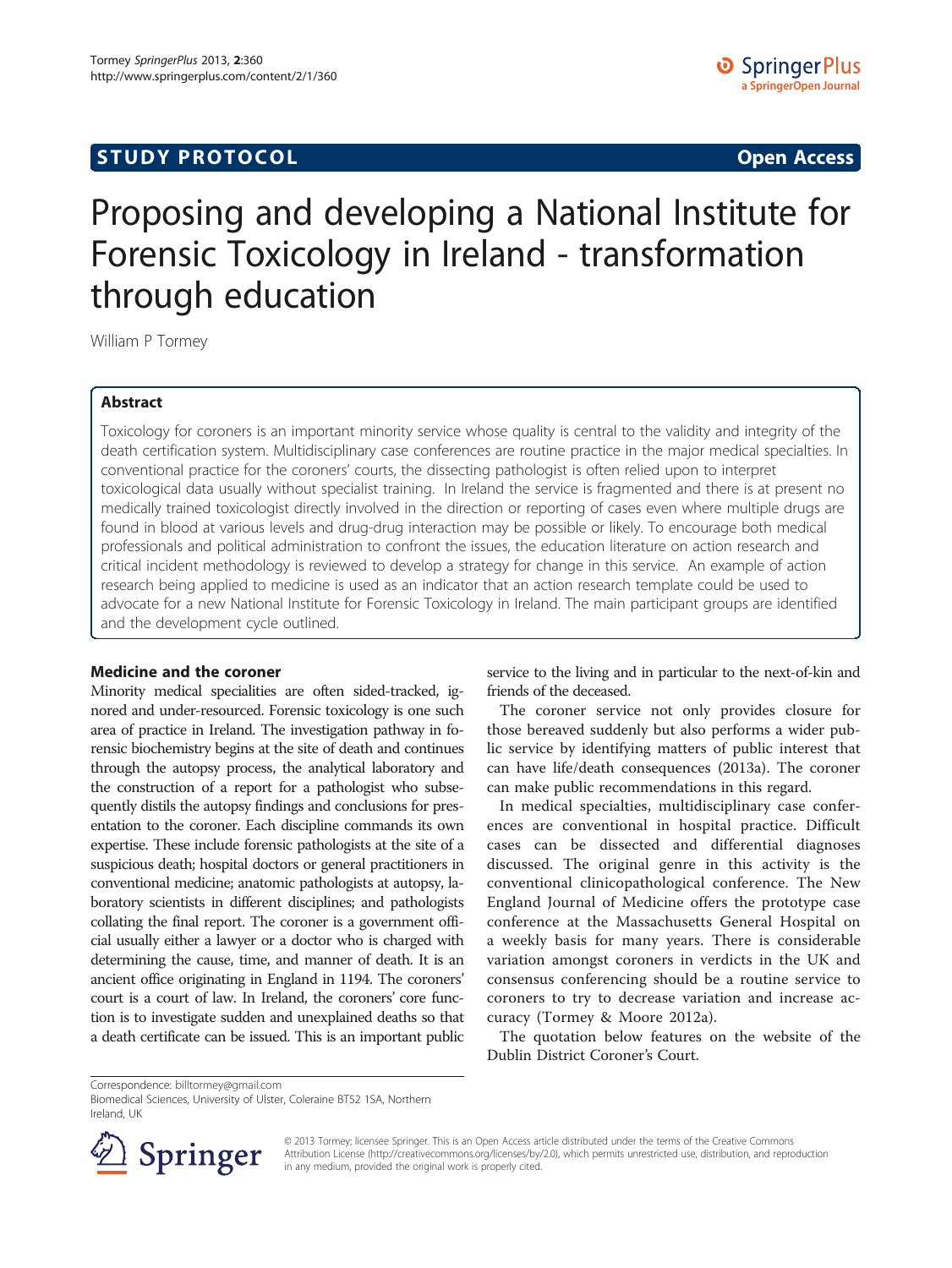"Show me the manner in which a nation cares for its dead, and I will measure with mathematical exactness the tender mercies of its peoples, their loyalty to high ideals and their regard for the laws of the land. William Ewart Gladstone"

Accuracy in determining the cause of death is important for society and can influence decisions in public health policy.

The Victorian Institute for Forensic Medicine is the prototype (in my opinion) for forensic services ([2013](#page-3-0)b). It covers medico-legal death investigations, clinical forensic medicine, forensic scientific services, disaster victim identification, donor tissue bank of Victoria and academic courses in association with Monash University.

For the Republic of Ireland, there are already forensic science laboratory services in the State Laboratory at Back Weston in Celbridge, Kildare and at the Forensic Science laboratory at the Phoenix Park in Dublin. There is a serious deficit in the provision of standard clinical biochemistry particularly involving vitreous samples and some poisons such as paraquat/diquat and cyanide. No medically trained doctor is involved in the selection of forensic toxicology investigations or in the reporting of results at present. Consequently, expert advice for the autopsy pathologist is haphazard. This unacceptable deviation from professional standards must be addressed and corrected.

#### Can the literature on action research facilitate the planning and development of a new service?

Forensic toxicology is evidence based in that laboratory results are produced in accredited laboratories. This ensures a degree of certainty and reliability in the analytical results. It is conventional to appraise the evidence based on a hierarchy of characteristics. These are

- 1. Are the results valid?
- 2. Are the results significant?
- 3. Are the results generalisable?

The questions of significance and generalisability are highly relevant in the toxicology in coroners' cases. Because the medical literature is voluminous and complex, experience across a wide medical spectrum is necessary to preserve high standards of evidence-based interpretation and diagnosis. The strength of medical evidence increases in validity from expert opinion, through case reports, cohort studies and randomised controlled trials, to systematic reviews with meta-analysis.

Action Research is a paradigm which can usefully be incorporated into the project. The concept originated with Kurt Lewin in 1934 and can be succinctly defined as "No action without research; no research without action"

(Adelman [1993\)](#page-3-0). Action Research is appropriate to promote partnership working (Winter & Munn-Giddings [2001](#page-3-0)). Action Research should lead to change and that change should be incorporated into the research process itself. The value of Action Research in its inclusivity is the key to successful change development (McVicar et al. [2012](#page-3-0)). Reflection as a way of developing practices is also a constructive ingredient in the change process (Leitch & Day [2000](#page-3-0)). It is a matter of 'do and review'.

#### Participatory action research

Part of this theory is applicable to medicine. It involves groups examining the relationships between practices and between knowledge, identity, agency and practice. An objective is to transform both theory and practice and treats these as mutually dependent. The object is to change the world for the better. There is dissemination of ideas which is engagement and networking with others in the field and this is a crucial aspect of the method. There is a process of action, reflection and analysis followed by planning, further intervention, reflection and analysis (Locke et al. [2013\)](#page-3-0).

#### Practitioner action research

'Action research that is initiated by practitioners is engaged in for the purpose of professional or organisational development/learning' (Anderson and Herr [2009](#page-3-0)). Many studies in education avoid exposing shortcomings in organisation and avoid issues of power, inequities or controversy. Among administrators, there is a tendency to conservatism (Anderson & Jones [2000\)](#page-3-0). The problem in education is that administrators occupy a position of hierarchical power over teachers and students but are themselves vulnerable and answerable to board members or regional power structures.

In schools and in colleges, there is a need to look good. This imperative works against action research which might research problems and likely expose shortcomings which could embarrass the institution. So organisations may be anti-learning and develop defensive strategies in the guise of supervision of staff development projects (Argyris & Schon [1974\)](#page-3-0). In the interests of organisational improvement, there is a need to identify and subsequently overcome organizational defensiveness. The use of practitioner action research to facilitate organizational learning is an important method in encouraging change. It is the micro-examination of 'business as usual' that leads to practitioner and organisational learning and change. This is the opposite to defensive reflexes that protect institutions and individuals from critical analysis with the potential to expose some less-than-optimal practices.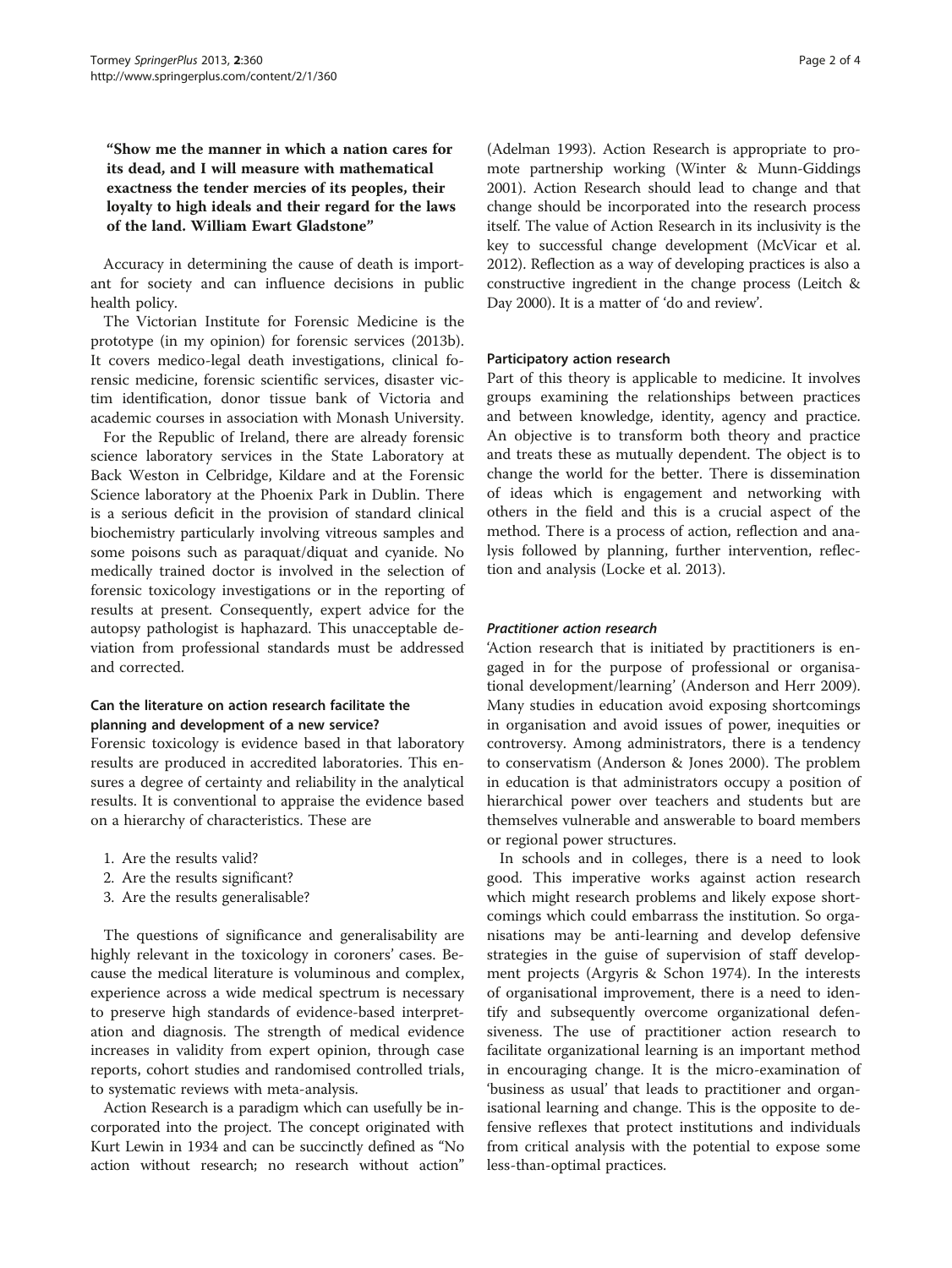#### Critical incident methodology

A critical incident is something that happens that requires and demands further investigation, thought and reflection. The analysis both facilitates and directs detailed examination of the current conventional practice and through reflection may suggest a methodological improvement.

The questions which should be addressed in 'critical incidents' include: – whose interests are served or denied by the actions taken? What conditions sustain or preserve the actions? What power relations are involved? What structural, organisational, and cultural factors keep alternatives from arising? (Smyth [1991](#page-3-0)).

In medical specialities, critical incidents may generate litigation, enquiries or more benignly, a published case report. Medical case reports can inform practice but in evidence-based medical practice, case reports are low in the hierarchy. But critical incidents buttressed by case reports are useful to suggest both action research and change.

Action research changes people's understanding of their own practices and the conditions under which they practice. Action research is also a practice of doings and relationships. It may be technical practical and critical (Kemmis [2009](#page-3-0)). As defined by Kemmis ([2009](#page-3-0)), action research is a practicechanging practice and does apply to medicine.

Technical action research The researcher aims to improve practice to improve the death certification for coroners. This may involve changing the way others work and the system organisation works. The researcher decides what is to be done and what should be changed. The researcher must interpret the data examined. In technical action research there is a one-way relationship with others involved in or affected by the research (Kemmis [2009](#page-3-0)).

Practical action research The project is self-directed and others, other than the researcher, have a voice. The means and ends of the practice are questioned. The views and responses of others will direct the way things are explored but the fundamental questions and the end change direction will be instigated by the practitioner.

Critical action research The research is undertaken collectively. The theoretical issues which drive change are : practices that are unsustainable which are based on contradictory or false ideas; practices which are morally or socially unsustainable by unreasonably excluding self-expression; practices that are ecologically and materially unsustainable or economically and personally unsustainable.

#### Transformation in medicine

Detailed processes in an Accident and Emergency Department were examined critically leading to significant changes in practice that included the hiring of a patient advocate and greeters at the arrival foyer, better communication with patients by the doctors, room stocking in the mornings, meal tickets provided when there are long delays, improved triage through education and meetings with pharmacy and phlebotomy to clarify expectations and improve support (Eisenberg et al. [2006\)](#page-3-0). Thus a qualitative action research study was used to improve and streamline the care pathways and gain insight to the problems. The paper is an example of action research applied to medicine in which the processes in an Accident and Emergency department could be studied and with appropriate leadership offer an improved and better experience for patients and staff.

## National institute for forensic toxicology – template for success

This can be achieved by networking the present existing facilities which include the State Laboratory, Beaumont Hospital Toxicology Department and the National Forensic Laboratory for Specimen Analysis and Research in Intoxicated Driving at University College Dublin as set out in two recent publications (Tormey & Moore [2013](#page-3-0); Tormey & O'Shea [2012](#page-3-0)). When the potential participants are in multi-disciplines and currently work in different sites funded separately and associated with two government departments – Health and Justice – the principles of Action Research seem appropriate to lead to success. Practitioner Action Research is clearly involved and some critical incidents have fuelled the drive for change (Tormey [2012](#page-3-0); Tormey & Moore [2012](#page-3-0)b).

#### What now?

- 1. A questionnaire addressed to coroners to seek their views on what their ideal biochemical toxicology service would be.
- 2. A study of potential drug interactions in cases involving the Dublin Coroner's Court in 2012.
- 3. A review and study of current uses of vitreous biochemistry in post-mortem diagnosis.
- 4. Ensure a suitable template for the investigation of medical diagnoses such as ketoacidosis, undiagnosed hyperosmolar coma, hypoglycaemia and other conditions.
- 5. Review of the performance of the state laboratory with regard to screening in blood, urine, vitreous and other matrices for the presence of a wide range of therapeutic drugs and compounds together with drugs of misuse and abuse as outlined in the annual reports of National Poisons Centres in the UK and Ireland(Alcohol and Drug Research Unit [\(2009\)](#page-3-0).
- 6. Contact with the Forensic Medicine Services to agree the best service from their perspective.